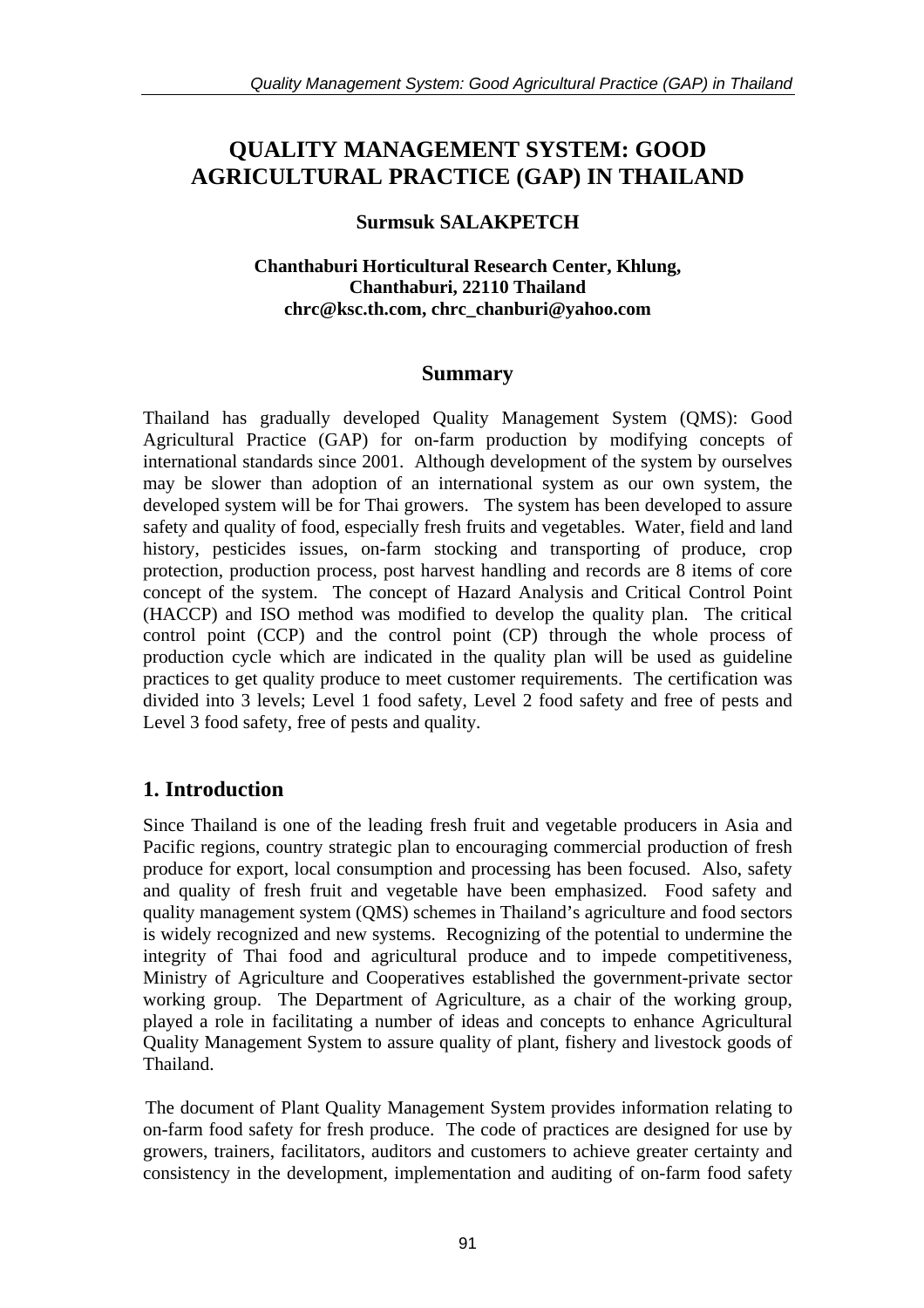program. Details and experience in implementation of the system for fishery and livestock production are excluded in this paper.

## **2. How the system was developed**

A working group, initiated by Department of Agriculture and consisted of people experienced in developing quality management system for fresh produce, helped develop a system to assure quality of fresh produce. The system was announced to public on September 25, 2002 to ensure growers, traders and customers get familiar to the system. Two years later, the government emphasized their policy by campaigning *Food Safety Year 2004* to aware people for safety and quality food.

Quality Management System of Thailand for agricultural goods was developed based upon the concept of Good Manufactured Practice (GMP), Good Agricultural Practice (GAP), Hazard Analysis and Critical Control Point (HACCP), Sanitary and Phytosanitary (SPS), Quality Assurance (QA) and ISO method. QMS is designed to give guidance applicable for any Certification Body (CB) to certify on-farm production process of individual growers or of produce marketing firms. The system associated with management system to prevent, eliminate or minimize physical, chemical and biological hazards, to produce free of pests and marketable quality acceptance from farm through distribution of fresh fruits and vegetables for markets and processing. Other agricultural crops e.g. rice, herbs and field crops are also included. It is also the applicable practices for growers to ensure safety and quality of fresh produce for customers. The on-farm management system is emphasized on integrated pest management (IPM) and integrated crop management (ICM).

## **3. Core concept of the system**

The core concept or requirements of the system is grouped into 8 items. The details of those items were appeared in operation procedures in the document. The following is 8 key items that can serve quality objectives of the system (Table 1).

**Table 1** Core concept of Quality Management System (QMS): Good Agricultural Practice (GAP) for on-farm quality and safety for fresh produce

| <b>Quality and safety items</b>         | <b>Quality objectives</b>                |  |  |  |
|-----------------------------------------|------------------------------------------|--|--|--|
| 1. Water                                |                                          |  |  |  |
| 2. Field and land history               |                                          |  |  |  |
| 3. Pesticide issues                     | Physical, chemical and biological safety |  |  |  |
| 4. On-farm stocking and transporting of |                                          |  |  |  |
| produce                                 |                                          |  |  |  |
| 5. Crop protection                      | Free of pests                            |  |  |  |
| 6. Production process                   | Quality to meet customer satisfaction    |  |  |  |
| 7. Post harvest handling                |                                          |  |  |  |
| 8. Records                              | <b>Trace back</b>                        |  |  |  |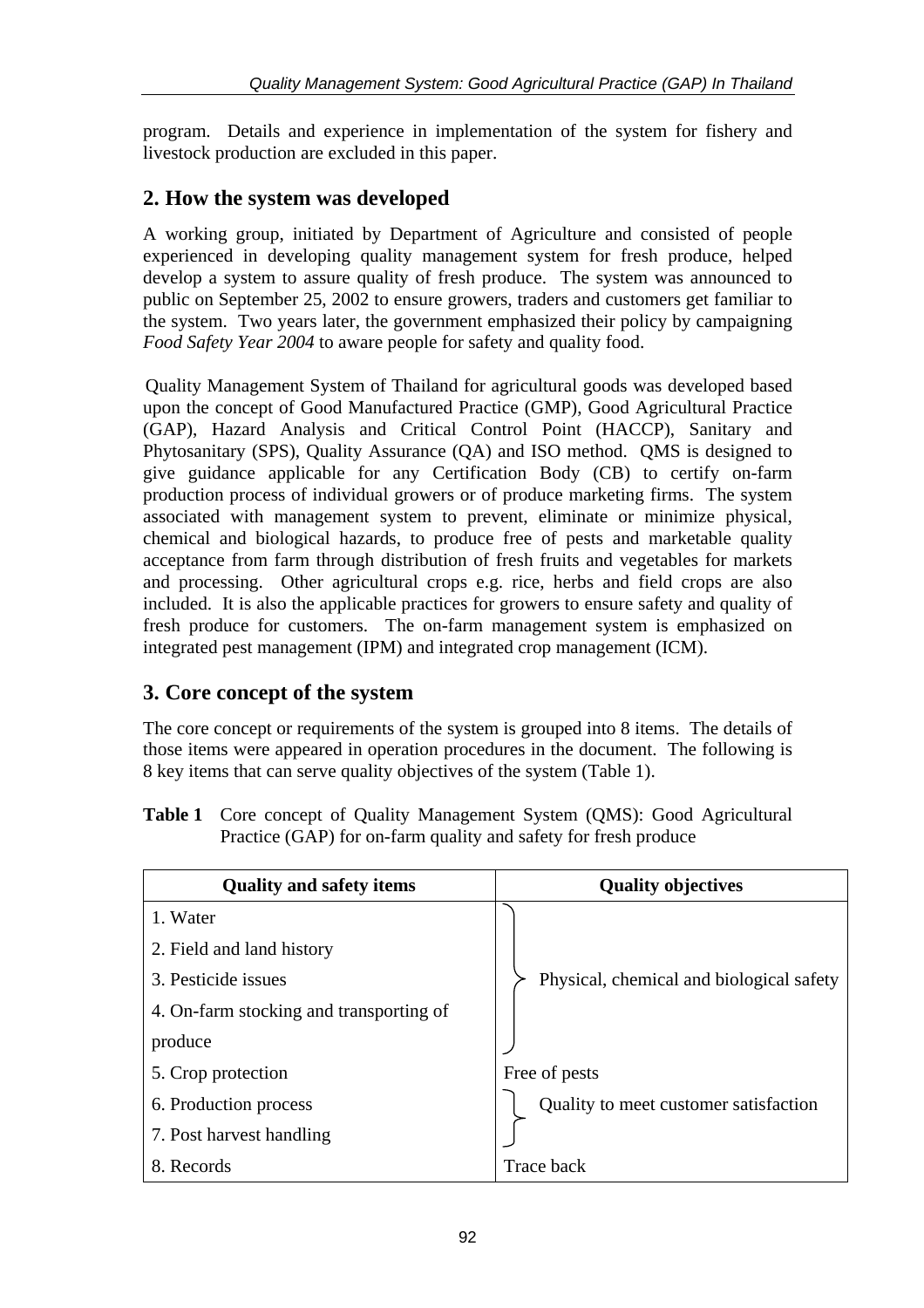## **4. Components of the system**

The following is the components of QMS for on-farm production;

- 4.1 Quality policy
- 4.2 Quality objectives
- 4.3 Quality plan
- 4.4 Operation procedures and work instruction
- 4.5 Forms and checklist

The document of the system has to be produced for individual crops due to the different details in each component, particularly, quality plan.

#### **4.1 Quality policy**

It is the policy or vision of growers in the system. Normally, growers present their policy as *'We strive to produce fresh fruits and vegetables for fresh markets and processing and offer the best customer satisfaction'*. If they are durian growers, their quality policy will be *' We strive to produce quality durian for fresh markets and processing and offer the best customer satisfaction'*.

#### **4.2 Quality objectives**

Quality objectives are developed based on customer requirements and used as a guideline to establish a quality plan. The concept of quality objectives is to produce fresh fruits and vegetables that meet customer satisfaction, physical, chemical and biological safety and free of pests. Durian growers show their quality objectives as

• To produce mature durian with no symptom of hard flesh, wet core and mummy flesh

- To produce chemical safety durian
- To produce durian that free of pests

while mangosteen growers present their quality objectives as

• To produce shiny mangosteen with no symptom of translucent flesh and interior gummosis and fruit weight not less than 70 g

- To produce chemical safety mangosteen
- To produce mangosteen that free of pests

The difference of quality objectives between those two crops is eating quality of each crop that meets customer satisfaction.

#### **4.3 Quality plan**

The working group modified HACCP and ISO method to develop the quality plan that was used as a practical framework to get quality produce in accordance with quality objectives. The concept of HACCP help them enable to identify where potential product quality hazards may occur and what practices are needed to prevent, eliminate or minimize the hazards. Therefore, the agro-techniques for the whole process of production cycle must be well prepared and developed.

A quality plan describes on-farm practices required to provide quality fresh produce that meets the customer satisfaction. The 8-column-table quality plan (Table 2) offers interest and value to growers and other suppliers, auditors and customers. Growers must follow practices in the quality plan in order to provide fresh produce in accordance with quality objectives. Auditors can use a plan to implement and audit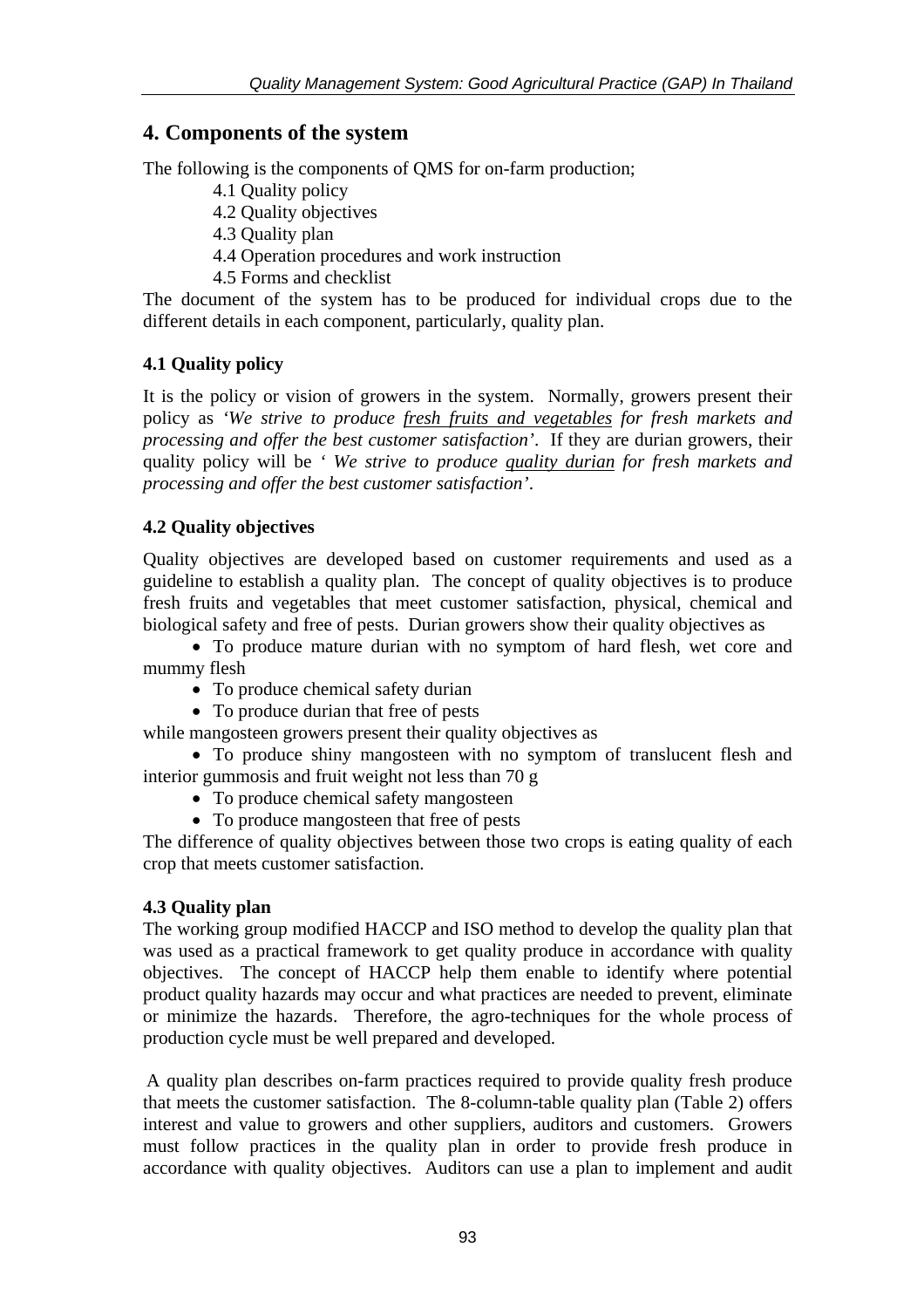on-farm food safety program. Customers can make sure that quality and safe fresh produce will be provided.

| <b>Process</b><br>step | <b>Hazards</b> | <b>Control</b><br>measures | <b>CP/CCP</b> | <b>Operating</b><br>limits | <b>Monitoring</b> | Corrective<br>actions | <b>Records</b> |
|------------------------|----------------|----------------------------|---------------|----------------------------|-------------------|-----------------------|----------------|
|                        |                |                            |               |                            |                   |                       |                |
|                        |                |                            |               |                            |                   |                       |                |

**Table 2** Example of 8-column-table quality plan

*Process step* : Stage of plant growth and development affected quality objectives.

*Hazards :* Problems or hazards related to quality objectives (descriptive information).

*Control measures :* The control measures of problems and hazards.

*CP/CCP :* Do practices in a particular stage of plant growth and development should (control point, CP) or must (critical control point, CCP) be followed to get produce in accordance with quality objectives?

*Operating limits* : Indicators to control or monitor hazards or CCP.

*Monitoring* : What, how to and frequency of monitoring.

*Corrective actions:* Corrective actions when problems or hazards exceed operating limits.

*Records :* All corrective actions must be recorded.

Examples of generic and durian quality plan are showed in table 3.

#### **4.4 Operation procedures and work instruction**

Operation procedures describe all procedures required in the system and details of core concept that has to be achieved. The work instruction is steps of on-farm techniques to ensure growers enable to produce quality and safety fresh fruits and vegetables.

#### **4.5 Forms and checklist**

All practices indicated as critical control points (CCP) in the quality plan must be recorded in the provided forms for the purpose of trace back. The checklist can be used to supplement existing and auditing checklists used by certification bodies or for internal audits carried out by group of growers, or grower cluster or individual business.

## **5. Organization involved in the system**

The Ministry of Agriculture and Cooperatives who is in charge of food safety policy of the country assigns Department of Agriculture and Extension acts as an advisory body (AvB), Department of Agriculture takes a role of a certification body (CB) and National Bureau of Agricultural Commodity and Food Standard acts as an accreditation body (AB). Government agency plays a role of CB during an early stage of QMS launching, then auditing will be empowered to private institution in a near future. The implementation of the system in Thailand is shown in figure 1.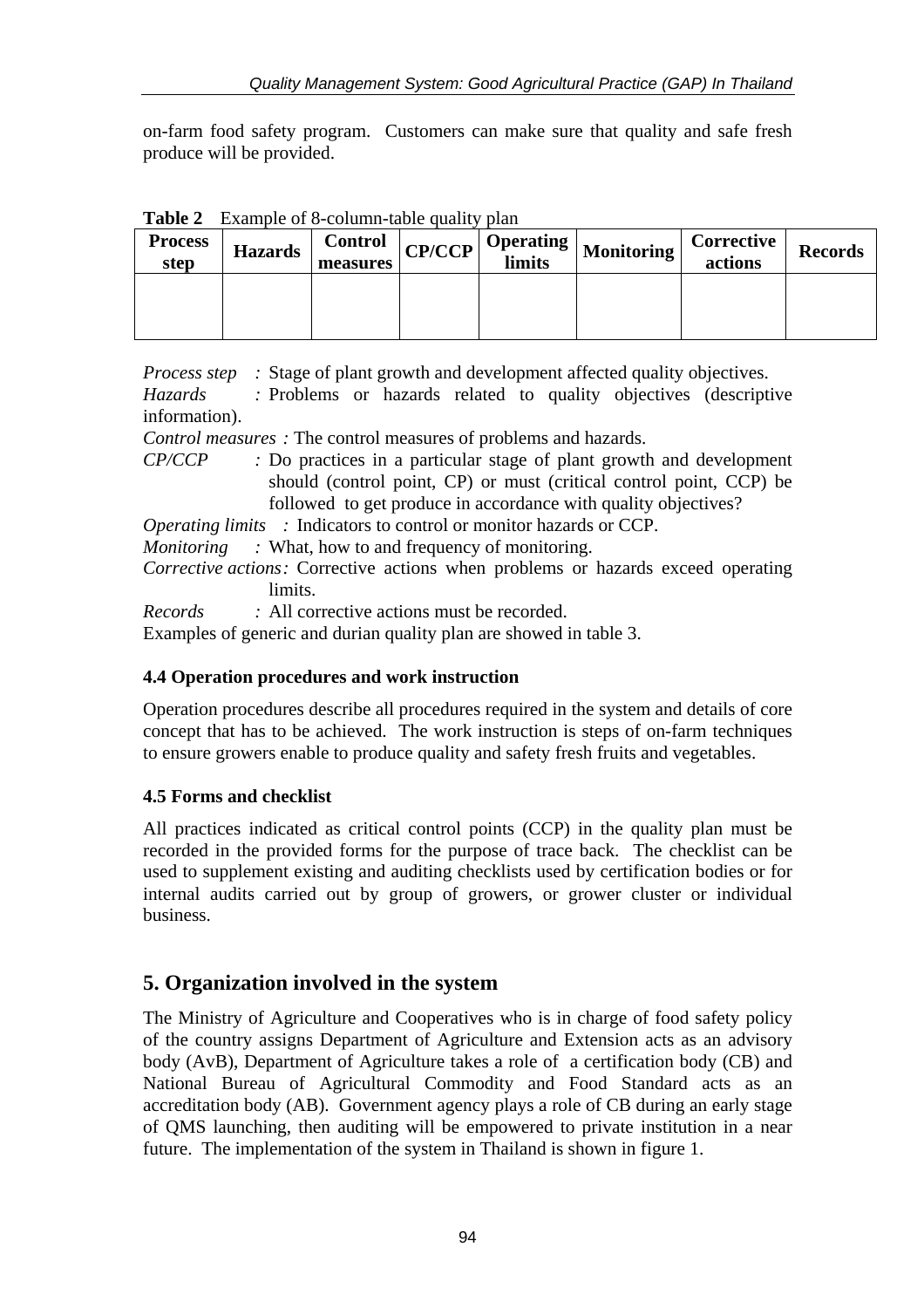

**Figure 1** Implementation of quality management system: GAP for on-farm production in Thailand

#### **6. Status of Quality Management System (QMS) in Thailand, 2005- 2006**

Food safety based upon QMS is still being the country policy. Commencing in 2003 fiscal year, a generic document of the system and documents, in particular, quality objectives, quality plan, work instruction and forms of 28 crops developed by Department of Agriculture have been published. Twenty-eight crops are 14 fruit crops, rice and 8 kinds of tropical vegetables. Vegetables in family cruciferae, leguminosae, capsicum and eggplant, melons and herbs are also documented. The certification in the system was divided into 3 levels; Level 1 safety level, Level 2 safety and free of pests level and Level 3 safety, free of pests and quality level.

Since Thailand is an agricultural producer country, about 60% of total population is in agricultural sector, farm certification is a big task. Business cluster of growers and between growers and traders is emphasized to certify in group and to strengthen fruit trade of the country. Information technology for food safety and trace back has been developed to visualize and control the outbreak of avian influenza disease since 2003. Information management of fruit supply chain: a case study in durian and mangosteen will be commenced in the end of 2006 to help managing logistics system of fresh produce and to support the development of trace back system. Then, trace back system will be developed overlapping. Revision of the existing system and implementation is needed since the system was launched for 2 years.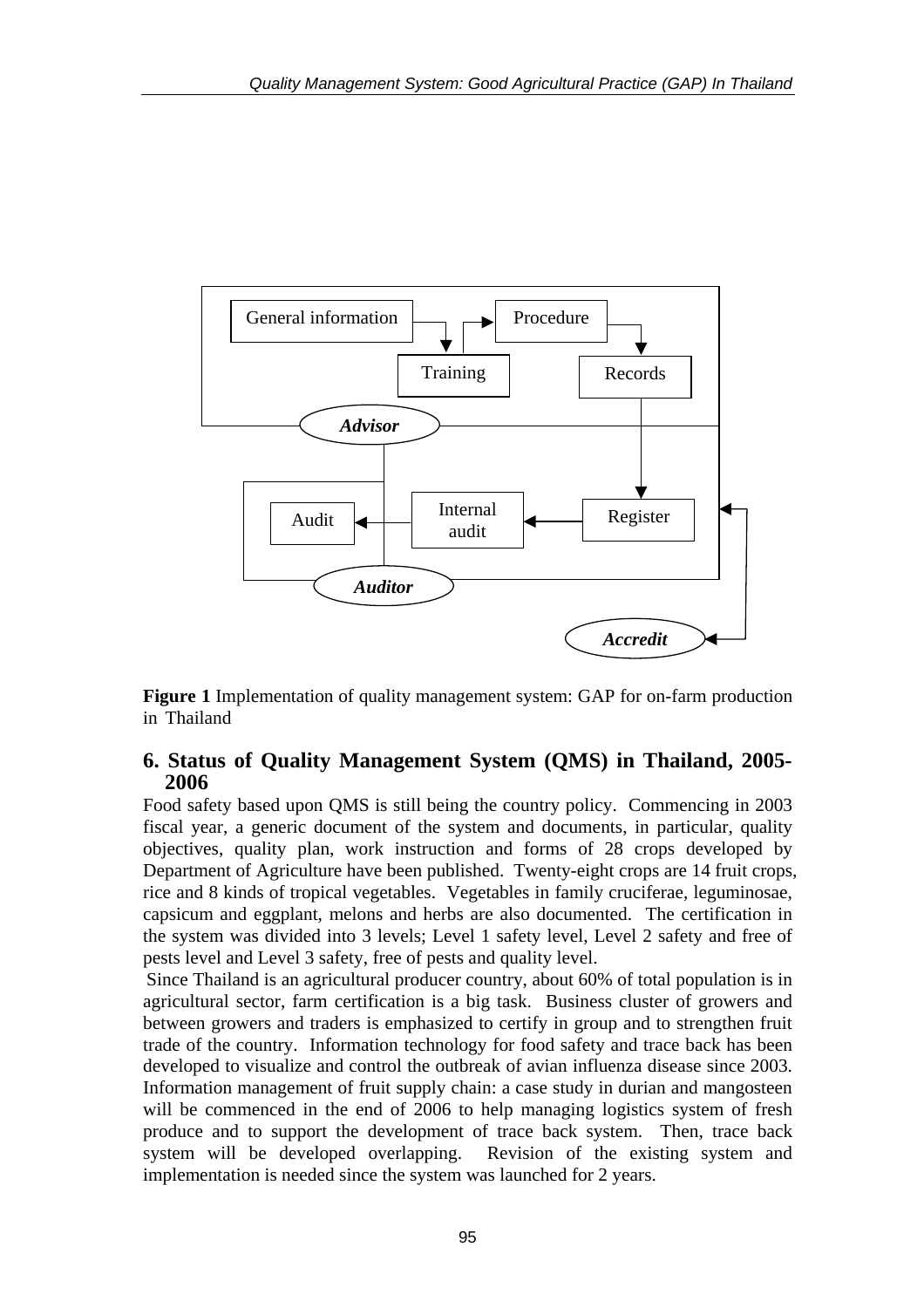## **7. Recommendations**

#### **7.1 Key success of quality management system in Thailand**

- Strong support by government policy makers is important.
- System is acceptable, understandable, practicable and achievable for growers and traders. The system should be scientific knowledge.
	- Trade and consumer awareness for food safety have increased.

#### **7.2 Obstacles to overcome in implementation**

• Education and extension is important to create awareness for growers and other industry stakeholders (produce collectors, packers, wholesalers, processors and retailers).

• Consumer groups need to be encouraged to stimulate demand for safe and quality food.

• Government officials and others involved in the quality management system are encouraged to be educated and well understood at each level in the system.

• Private sectors or others interested in the system are welcome since implementation may be limited by the capacity of government organization to provide resources.

## **References**

- 1. Anon. 2002. The Committee of Standard and Certification System for Commodity Development, Department of Agriculture, Thailand. (In Thai).
- 2. Anon. 2004. Quality management system. Chanthaburi Horticultural Research Center, Department of Agriculture, Thailand. (In Thai).
- 3. Anon. 2004. Quality Management system: GAP. Royal Thai government gazette, No. 121, July 19, 2004.
- 4. Salakpetch, S. 2005. Quality management system: Good agricultural practice (GAP) for on-farm production in Thailand. Proceedings of International Seminar on Technology Development for Good Agriculture practice in Asia and Oceania, October 25-26, 2005, Epochal Tsukuba, Japan. p.44-53.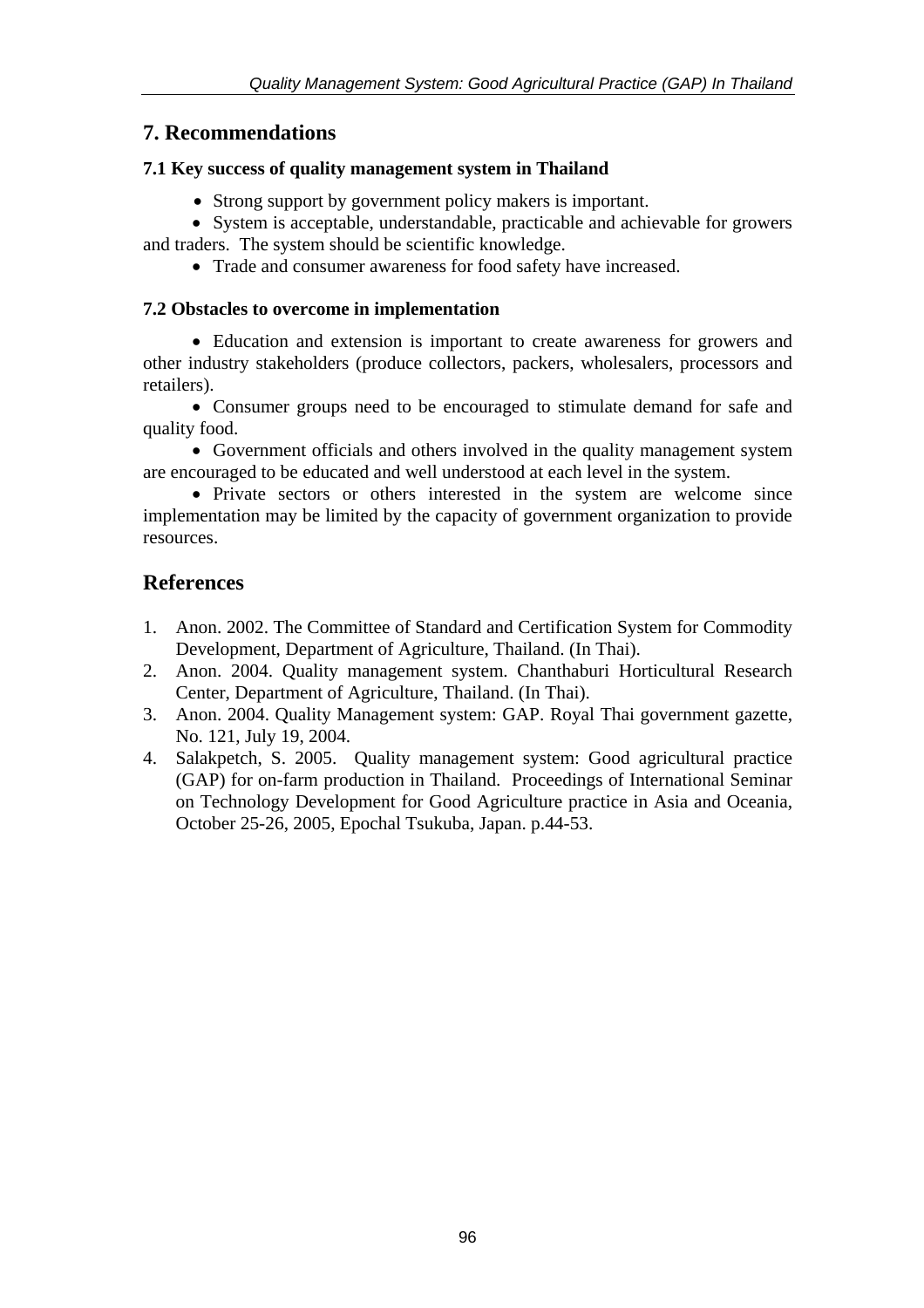**Table 3**Example of details should be filled in a quality plan to provide fresh produce in accordance with quality objectives.

|     | Yuunty piun                   |                |                            |                   |                         |                             |                                  |                              |
|-----|-------------------------------|----------------|----------------------------|-------------------|-------------------------|-----------------------------|----------------------------------|------------------------------|
| No. | <b>Process step</b>           | <b>Hazards</b> | <b>Control</b><br>measures | CP/<br><b>CCP</b> | <b>Operating limits</b> | <b>Monitoring</b>           | <b>Corrective actions</b>        | <b>Records</b>               |
|     | Seed or propagation $\bullet$ | Produc         | Seed or                    | CCP               | True to type and in     | Seed or propagation         | • Variety required by            | • Variety name               |
|     |                               | e              |                            |                   |                         |                             |                                  |                              |
|     | material                      | is not         | propagation                |                   | accordance with         | material pedigree including | market is needed                 | • Source of origin           |
|     |                               | true           |                            |                   |                         |                             |                                  |                              |
|     | Preparation                   | to type        | material                   |                   | marketable quality      | source of origin or source  | • Seed or propagation            | or of purchasing             |
|     |                               | $\bullet$ Non- | must come                  |                   |                         | of purchasing must be       | material must meet its           | • Date and amount            |
|     |                               |                | marketable from reliable   |                   |                         | investigated                | standard and come from the       | of purchasing                |
|     |                               | quality        | sources                    |                   |                         |                             | reliable sources                 |                              |
|     |                               | $\bullet$ Non- |                            |                   |                         |                             |                                  |                              |
|     |                               | acceptance     |                            |                   |                         |                             |                                  |                              |
|     |                               | to quality     |                            |                   |                         |                             |                                  |                              |
|     |                               | objectives     |                            |                   |                         |                             |                                  |                              |
| 2.  | Crop protection               | $\bullet$ Non- | • Diseases                 | CCP               | Key pest economic       | Need to examine pests       | • Integrated pest management     | Choice and rate<br>$\bullet$ |
|     | during growth and             | marketable     | and insects                |                   | threshold level of a    | during a certain stage of   | (IPM) techniques of a            | of chemical applied          |
|     | development of                | quality        | affecting the              |                   | particular crop         | plant growth and            | particular crop is fully applied | • Records of                 |
|     | leaf, flower and              | $\bullet$ Non- | produce                    |                   |                         | development at 5 to 7-day-  | • Sorted out is needed to        | application                  |
|     | fruit (depending              | acceptance     | during its                 |                   |                         | intervals and compare to    | provide produce that is free of  |                              |
|     | upon which                    | to quality     | growth and                 |                   |                         | their ETL                   | pests and any damage from        |                              |
|     | plant parts are               | objectives     | development                |                   |                         |                             | pests                            |                              |
|     | consumed)                     |                | until harvest              |                   |                         |                             |                                  |                              |
|     |                               |                | will be                    |                   |                         |                             |                                  |                              |
|     |                               |                | examined and               |                   |                         |                             |                                  |                              |
|     |                               |                | compared to                |                   |                         |                             |                                  |                              |
|     |                               |                | key pest                   |                   |                         |                             |                                  |                              |
|     |                               |                | economic                   |                   |                         |                             |                                  |                              |
|     |                               |                | threshold                  |                   |                         |                             |                                  |                              |

**Quality plan**